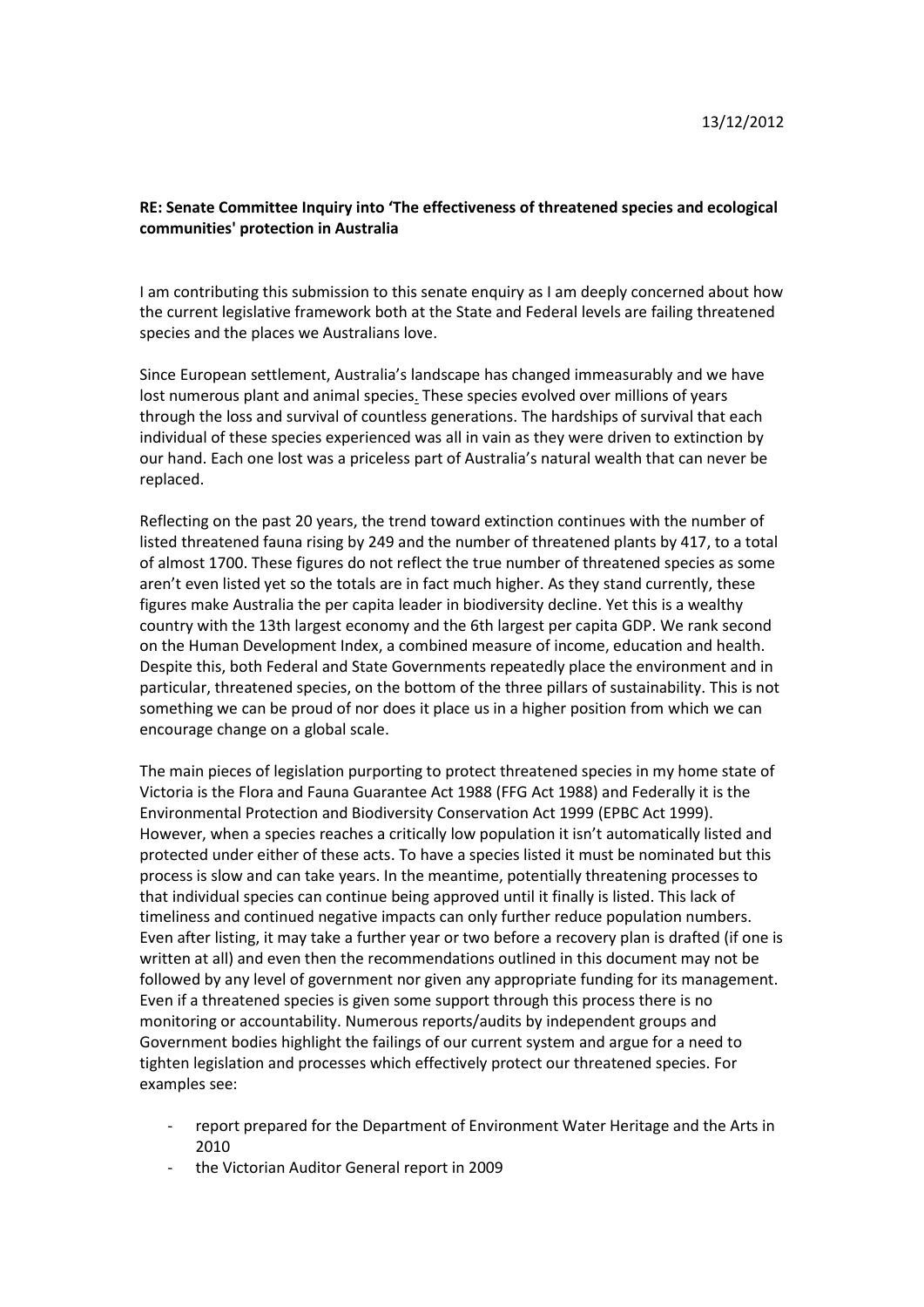Any changes that weaken the EPBC Act 1999 by dissolving power from the Federal Government and hand more power to the states could be catastrophic. Looking at Victoria for example, without Federal intervention (using the EPBC Act), cattle would still be grazing incredibly sensitive alpine habitats doing untold damage to threatened species already suffering from historic grazing, fires, lower rainfall and higher temperatures throughout this region. The poor environmental record of the current State Government also includes the following policies that are potentially impacting on threatened species:

- removing restrictions for firewood collecting and increasing the area of land available
- continuing to authorise duck hunts in Victoria despite the proof threatened species are killed during the season
- logging of Barmah National Park
- committing to VicForest a 20 year contract for logging our Central Highlands and increasing the amount harvest despite the overwhelming evidence highlighting the negative impacts it has, particularly on already listed threatened species.
- Making redundant hundreds of staff from the Department of Sustainability and Environment. Many of whom worked on conservation programs and threatened species recovery.

One could argue that tighter environmental legislation and enhancing the Federal Governments powers may help intervene on some of these matters in the future.

In concluding I'd like to ask you to consider reflecting on the legal principle known as the 'Precautionary Principle'. The definition in environmental terms states "that a lack of full scientific certainty should not be used as a reason for postponing a measure to prevent degradation of the environment where there are threats of serious or irreversible environmental damage". This principle is included under the EPBC Act in section 391(2) in which it states the following; A Minister must consider precautionary principle in making decisions. However, all too often this seems to be ignored at the expense of Australia's flora and fauna. Compounding this is the trend toward anthropocentric changes to environmental policies which weaken our existing frameworks even more. This Senate enquiry is an important opportunity to intervene on this and prevent Australia from continuing to hold the title of the leader in biodiversity decline and extinctions.

Sincerely Phil Rance

Please find attached a petition signed by people supporting the opinions held in this submission.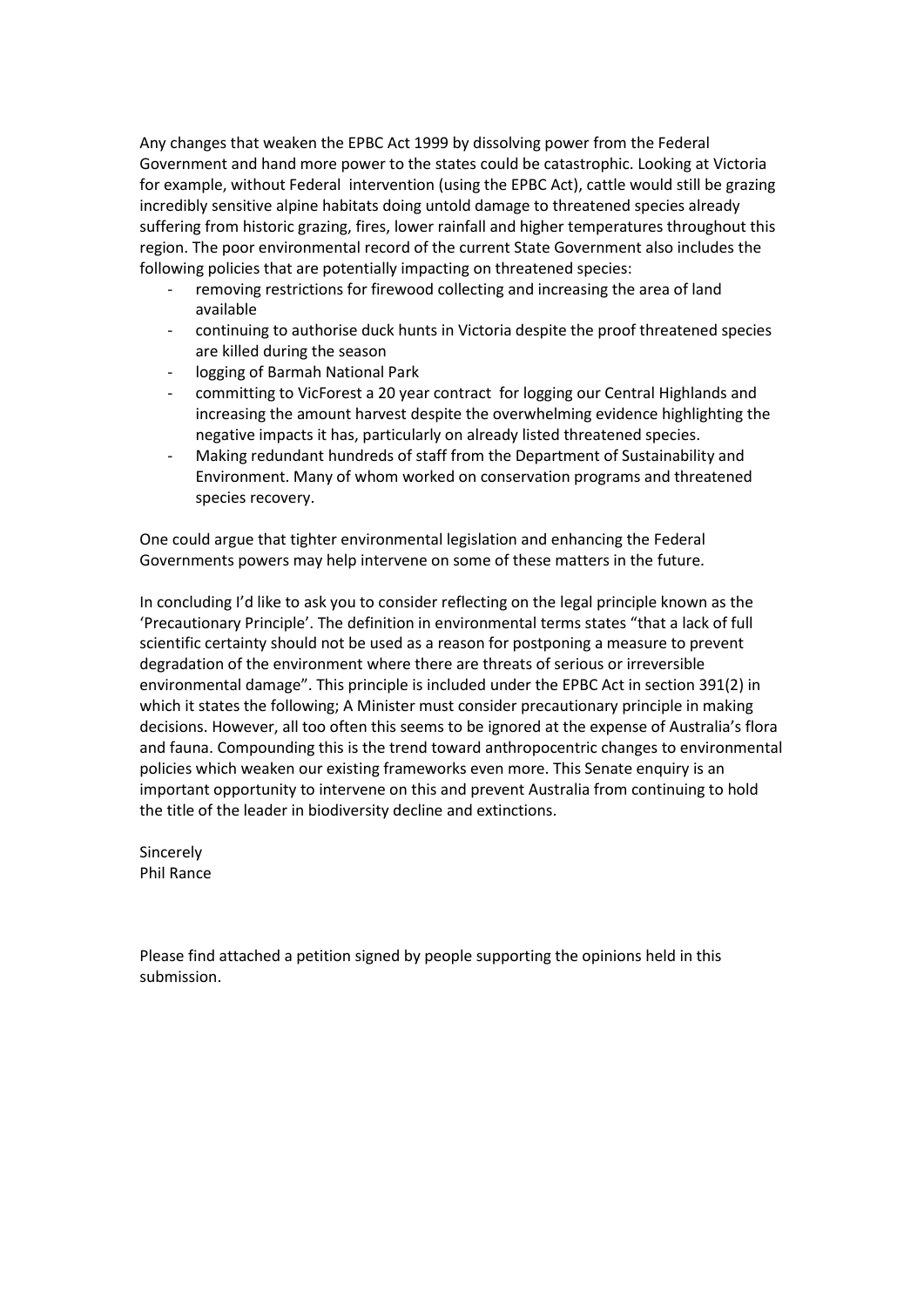Australia is a place of incredible wealth and ecological richness. Every year we sink billions of dollars into munaging threatened species and yet the gaps in effective risk management are growing. Evidence of this was detailed in the recent Auditor General's report on the state's agencies in charge of curbing ecological threats in Victoria - the report concluded that they are failing and this has massive implications. This mounting crisis is not simply contined to Victoria, the other states have similar problems so Commonwealth Senator Larissa Waters has successfully committed the Senate Standing Committees on Environment and Communications to investigate. We are one of the wealthiest countries in the world and yet we monitor more species into extinction than any other country on earth. The 'extinction makers', both Labor and the Coalition, have little hope of securing the public's faith without an intelligent policy to address this looming crisis. If you believe environmental legislation and policy is failing and could be improved then sign onto this petition. It will then be attached to my submission and delivered to the committee for review. The more submissions the inquiry receives supporting the strengthening of our environmental laws, we can help to protect the places we love and the animals that dwell within them.

| Name               | Profession                                  | Signature |
|--------------------|---------------------------------------------|-----------|
| KANE HAMMOND       | MELHANIC.                                   |           |
| <b>KICOLE NOT</b>  | Environmental<br>$Q+H$                      |           |
| <b>Noss</b> Course | Enungemental                                |           |
| Ethan Oloma Worker | Etrilogrammatal                             |           |
| Amy Moregle        | Environmental women                         |           |
| Michael Symfon     | Buchcon team introduct                      |           |
| Alem Neg           | Duector                                     |           |
| Clare Memors       | OPS Nanager                                 |           |
| BEN MITCHELL       | <b>E. NOVICE CAN MOREMETERS.</b><br>WORLDER |           |
|                    | Animath Zerra, Bush crew ment               |           |
| Jodie Portary      | Busheren marker                             |           |
|                    | Rhiannan Lainsbury Cash Over member         |           |
|                    | Clint Macheic Environmental worker!         |           |